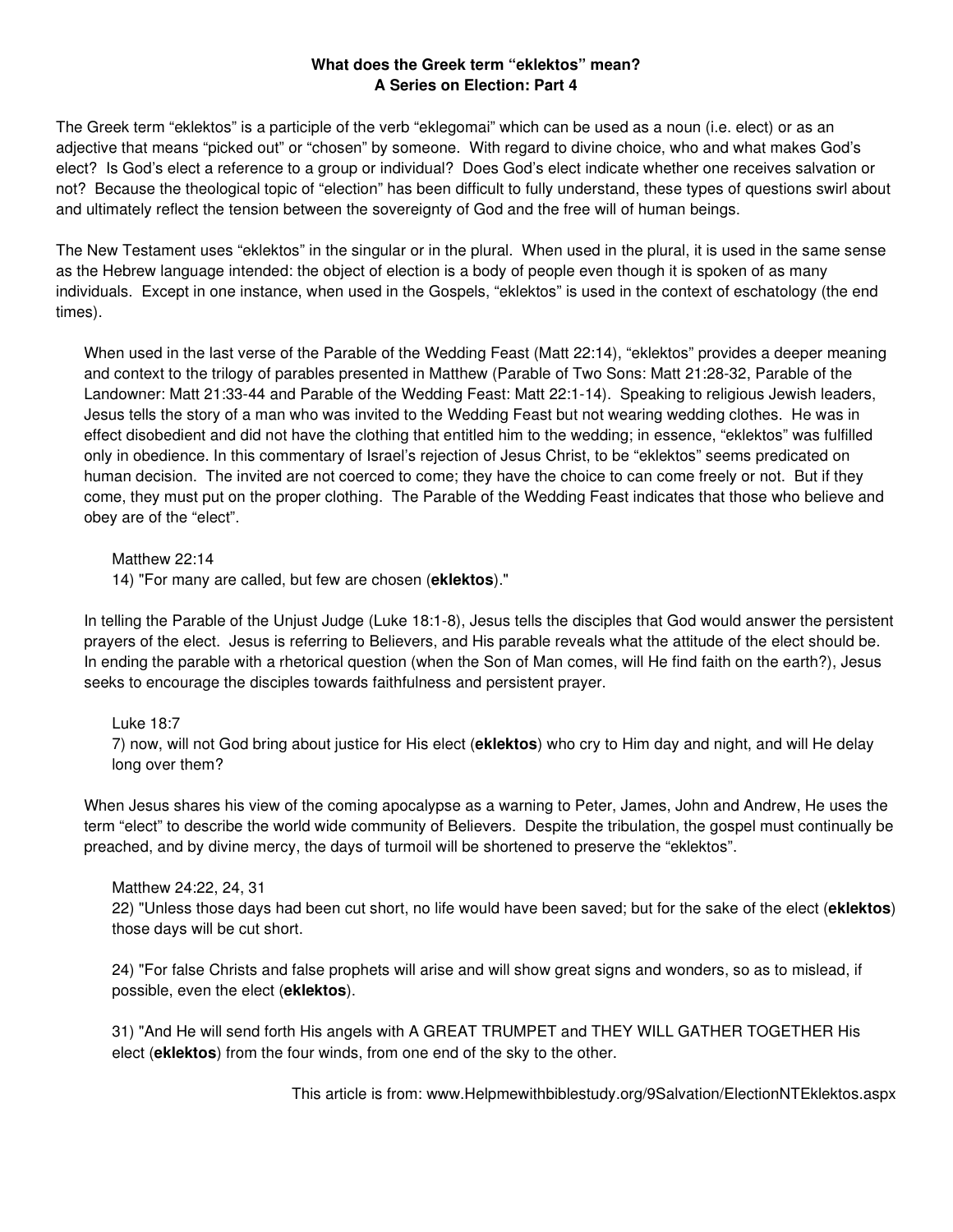# **What does the Greek term "eklektos" mean? A Series on Election: Part 4** (page 2)

Mark 13:20, 22, 27

20) "Unless the Lord had shortened those days, no life would have been saved; but for the sake of the elect (**eklektos**), whom He chose, He shortened the days.

22) For false Christs prophets will arise, and will show signs and wonders, in order to lead astray, if possible, the elect (**eklektos**).

27) And then He will send forth the angels, and will gather together His elect (**eklektos**) from the four winds, from the farthest end of the earth to the farthest end of heaven.

When the the singular use of **eklektos** is applied to Jesus Christ, it conveys a sense of quality to the object chosen. Luke 23:35 is a contemptuous doubting of Jesus' claim of deity; His enemies scorn the perceived quality of His Kingship for the failure to assert Himself. In other examples (1 Peter 2:4, 6), there is a sense that quality is because of the divine appointment. Jesus Christ is "choice" or "select", because He was appointed to atone for the sins of humanity.

Luke 23:35

35) And the people stood by, looking on. And even the rulers were sneering at Him, saying, "He saved others; let Him save Himself if this is the Christ of God, His Chosen (**eklektos**) One."

1 Peter 2:4, 6

4) And coming to Him as to a living stone which has been ejected by men, but is choice (**eklektos**) and precious in the sight of God,

6) For this is contained in Scripture: BEHOLD, I LAY IN ZION A CHOICE (**eklektos**) STONE, A PRECIOUS CORNER stone, AND HE WHO BELIEVES IN HIM WILL NOT BE DISAPPOINTED."

Paul's uses the noun "eklektos" to encourage Christians to live as a new creation as a consequence of God's pretemporal appointment and gracious love through the atonement of Jesus Christ. Because of God love, Believers should pursue godliness and love others. Scholars have wondered if Paul intentionally avoided frequent use of the term "eklektos" because of pride and elitism which Judaism exhibited.

Romans 8:33

33) Who will bring a charge against God's elect (**eklektos**)? God is the one who justifies;

Colossians 3:12

12) So, as those who have been chosen (**eklektos**) of God, holy and beloved, put on a heart of compassion, kindness, humility, gentleness and patience;

1 Timothy 5:21

21) I solemnly charge you in the presence of God and of Christ Jesus and of His chosen (**eklektos**) angels, to maintain these principles without bias, doing nothing in a spirit of partiality.

This article is from: www.Helpmewithbiblestudy.org/9Salvation/ElectionNTEklektos.aspx